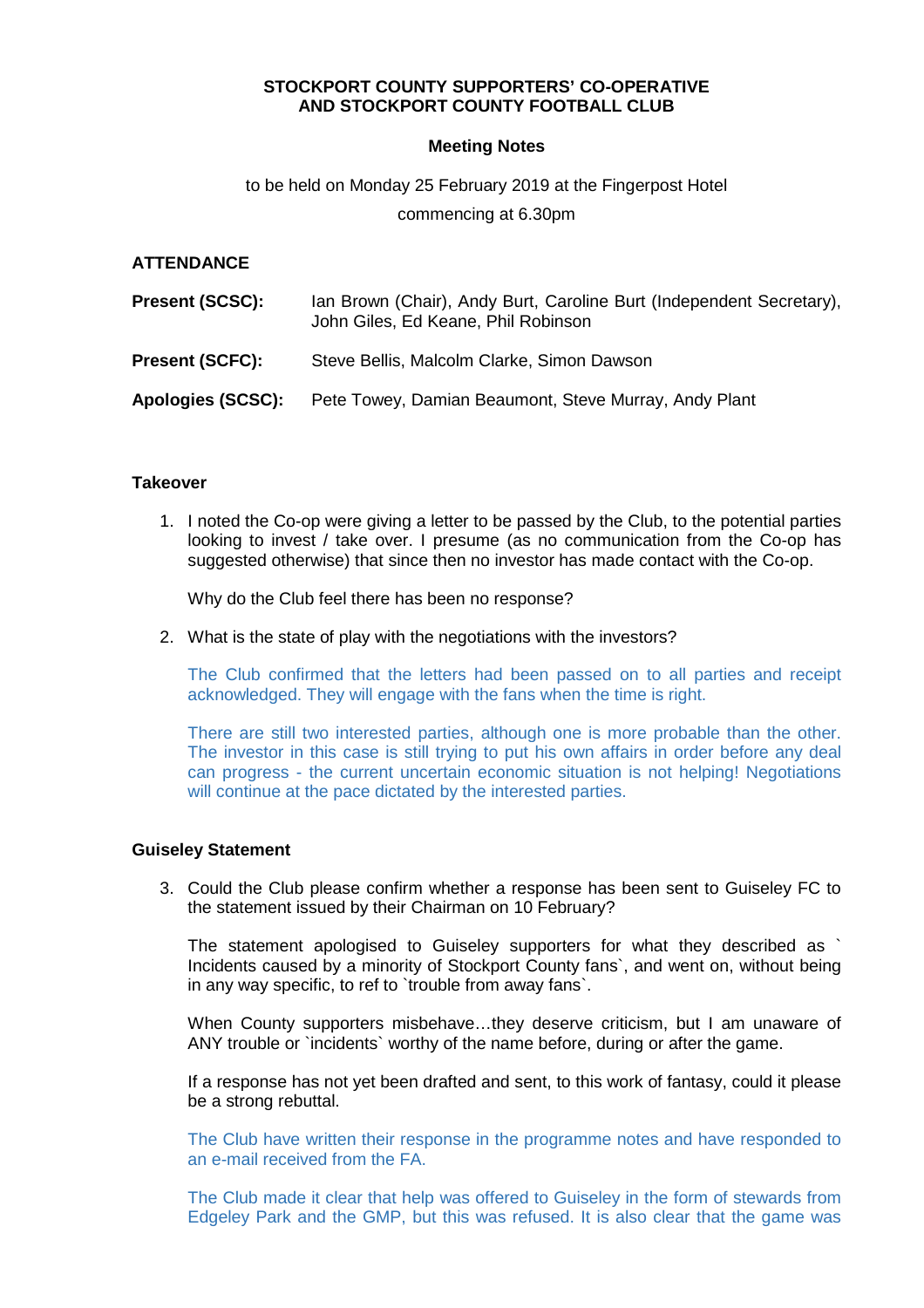not stewarded properly with County fans being directed into the home end, despite the game supposedly being segregated.

The Club always offer to send our stewards to help out at away fixtures – this is why fans will see familiar faces at certain fixtures e.g. Altrincham on New Year's Day – but we can't enforce it as the opposition club have to pay for them.

The FA have agreed to close the matter following on from the correspondence with the Club, but fans must be aware that any encroachment and/or throwing objects onto the pitch could cause the Club significant problems going forward.

The official response from the FA is as follows:

"Many thanks for your letter dated 19 February 2019.

We are disappointed to learn that individuals responsible could not be identified, however the clubs intent to ban those found guilty of such behaviour is recognised. We also note that the club released a statement in the next match day programme warning spectators about their conduct.

The Football Association has considered the matter and will not be taking any formal disciplinary action on this occasion. However, please be advised that we may have to consider disciplinary action against the club if further reports of spectator misconduct should be received and The Association reserves the right to refer to the current matter in such circumstances.

The Football Association now considers this matter to be closed."

#### **Booth Street**

4. Please could we have an update on Booth Street? Have alternative arrangements been sought?

The Club managed to negotiate an extension to use the car park until the Maidstone game. They have been trying to talk to Stockport Homes in the hope of negotiating an extension until the end of the season, but they are not easy to get hold of.

One alternative would be Stockport College, but there are only 105 spaces as opposed to a much higher number on Booth Street. It wouldn't solve the problem, but it would help.

There is no easy answer.

## **Catering**

5. Can we please have an update as to the current catering arrangements and in particular how the current parlous state regarding service to supporters is concerned.

On Saturday (v AFC Telford) it was well known that a big crowd was expected and that, owing to two successful ticketing initiatives, there would be a large number of families with children in the Pop Side particularly, but yet again large queues were the order of the day, and the catering unit ran out of hot dogs by half time as these queues were forming.

This is not only ludicrously bad economics, but also clearly unacceptable to supporters who have a right to expect decent service.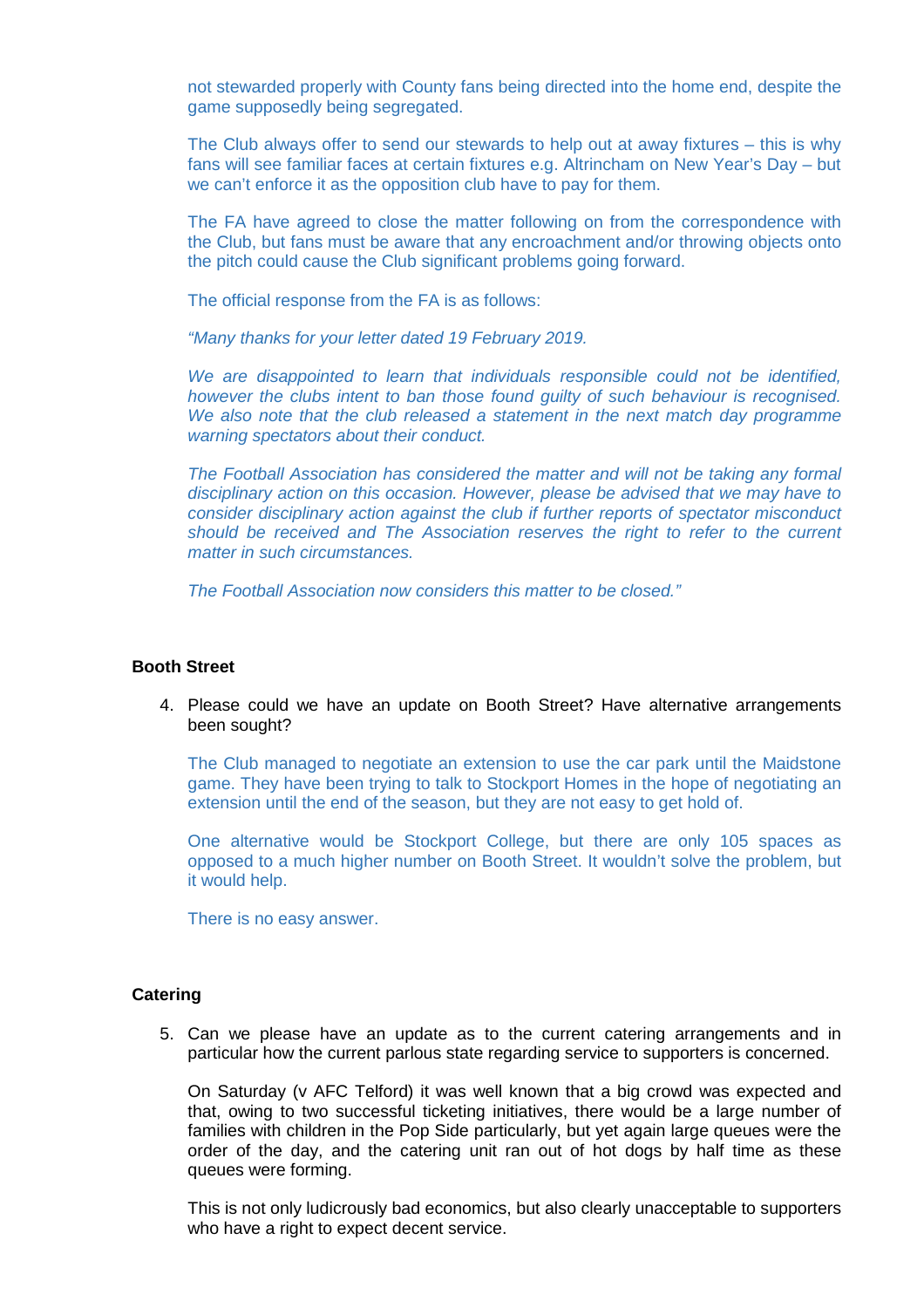An assurance that this situation will at last be addressed, would be appreciated.

As reported at the last meeting, there is a full review of the catering being conducted. The service provided against Telford was very disappointing to say the least.

The club highlighted the issue of non-functioning equipment that appears to have deteriorated over time.

This has had a negative impact on the service offered by the caterers but the club are working to get these issues resolved.

CGC have been asked to provide some different food options other than pies, burgers and hotdogs e.g. Sandwiches were on sale for the last game, but they didn't sell.

The bottle bar has brought some success. A new bar has been discovered in the Cheadle End that had previously been boxed off. This has been reinstated and will be used to sell draught beer.

The spend per head is being monitored and regular figures are being fed back to Malcolm Cooke. On 29<sup>th</sup> December against Kidderminster, the Cheadle End made £1,136 plus £322 on the bottle bar. On 16<sup>th</sup> February against Telford it made well over £2,000. Part of this is due to the staff now pre pouring pints before half time in an attempt to get people served.

The spend per head is now being monitored and regular figures are being fed back to Malcolm Cooke.

Quality remains an issue but with pressure from the club on the incumbent caterers the club is hoping to improve the fans match day experience.

Since the 29<sup>th</sup> December against Kidderminster, the Cheadle End has seen takings rise with the introduction of an additional till on the concourse bar and an improved queuing system coupled with pre pouring.

The queuing system overall still needs addressing once the equipment is fully functioning on the food/beverage serving areas of the concourse.

Once this is sorted it is the intention to move the food /beverage serving areas and spread them out to get people served quicker with better products

It was mentioned that the bottle bar now seems to be selling beer on draught which negates the point of it as it just becomes another queue.

The three bars on the concourse should ease congestion - bottle bar will serve a mixture of bottles/draught against Spennymoor and then the club will evaluate.

Bottle/draught set up Concerns were raised about the number of children in the Vernon Stand and the chances of them getting refreshments on Saturday (against Spennymoor). The Co-op suggested setting up a table selling sweets and drinks to take the pressure off the kiosks. It was also suggested that more people needed to be manning the kiosks. Two people isn't enough.

There will potentially be 900 children coming on Saturday. The Club promised to consider the above points.

6. There appears to be an inconsistency in pricing between the Main Stand and the Cheadle End. Although the Chicken Balti Pies are advertised at £3.20 in both stands, I have been charged £3.70 two on separate occasions in the Main Stand (the Kiosk near Ground Control), but when I have been in the Cheadle End every time this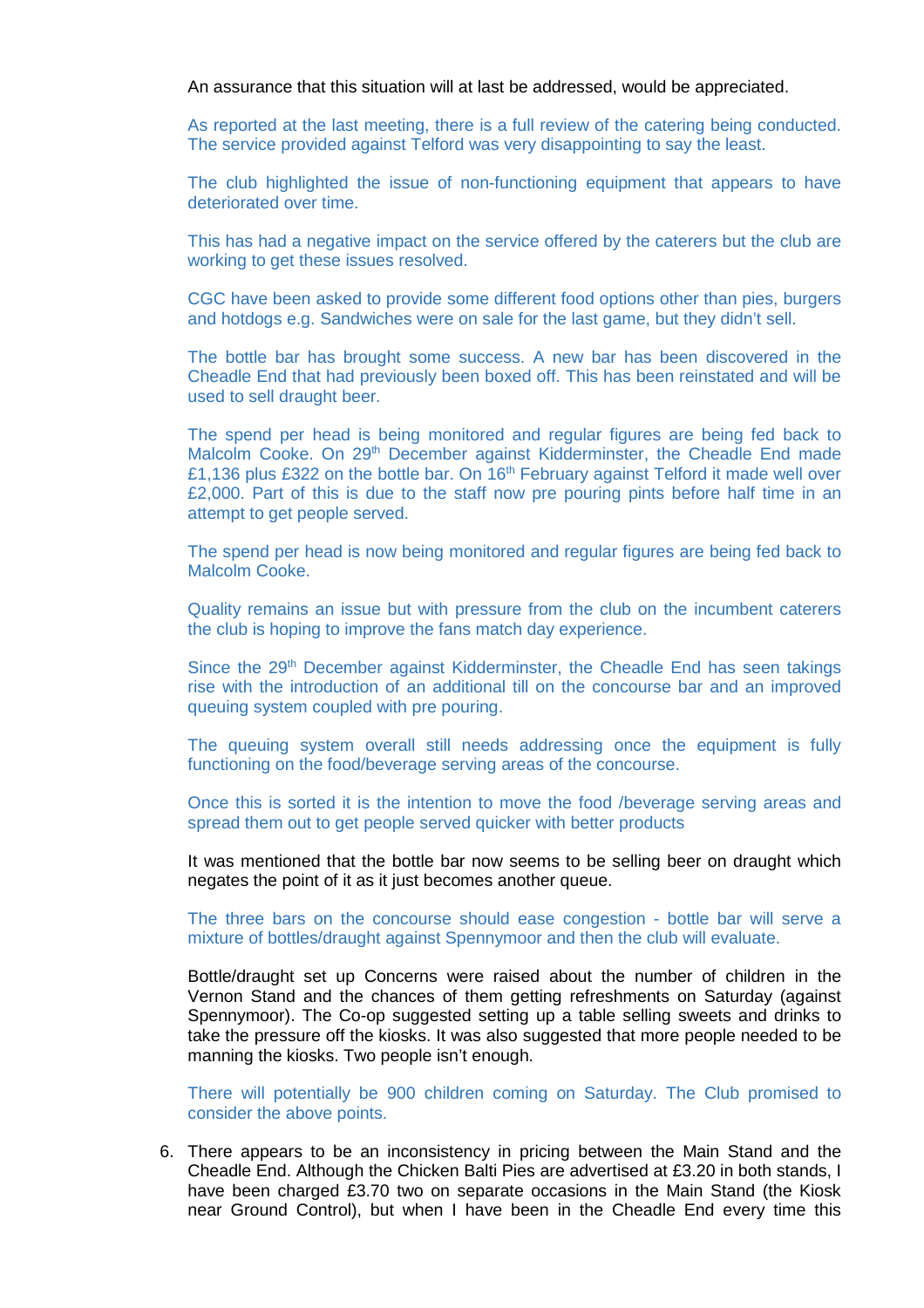season it has been £3.20. It bothers me that some County fans are routinely being overcharged. Please could someone ask the catering firm what is going on?

The Club acknowledged that some of the pricing on the boards was wrong, but that this particular issue is not something they had come across. They will investigate.

#### **Stewarding at Edgeley Park**

7. Over recent months county have received criticism in the NLP from visiting fans about their treatment during their visit to EP. Comments about heavy handed stewarding visitors not being allowed to hang flags - and general poor facilities.

Is the club made aware of the feelings of any unhappy travelling fans and do they make every effort to inform visiting fans - in advance - of the rules concerning the display of flags etc. Is the catering company informed of the games which might attract visitors in good numbers?

This has been passed to the Safety Team for comment.

If there are any specific examples, please could these be passed onto the Club?

#### **Vernon Stand Ticketing**

8. Please could we have an update on the new ticketing system in the Vernon Stand? Are the turnstile scanners a success? If so, what are the timescales for rolling it out to the rest of the ground?

The system worked seamlessly. 1,611 tickets have been scanned over the last three home games. 29 out of 63 season ticket holders took up the offer, over 1/3 of which were senior citizens.

Further training for the turnstile operators is taking place with a view to the scanners being rolled out to the rest of the stadium in due course.

What progress has been made on people being able to select a specific seat?

Progress is being made, but there are no timescales as yet.

The Club suggested that Leon Berry, who is overseeing the new ticketing system, attend one of these meetings to give a full update and answer any questions.

#### **Future Potential Investors**

9. Can you also ask the Club when will further debt to equity take place please?

This will not be decided until the end of the year.

10. What is the projected profit / loss for this season as it stands?

It is a moving feast – it depends on how well we do on the field, what sort of profit the summer concerts generate, etc.

11. If we get to Wembley, are clubs still expected to be charged for using the stadium?